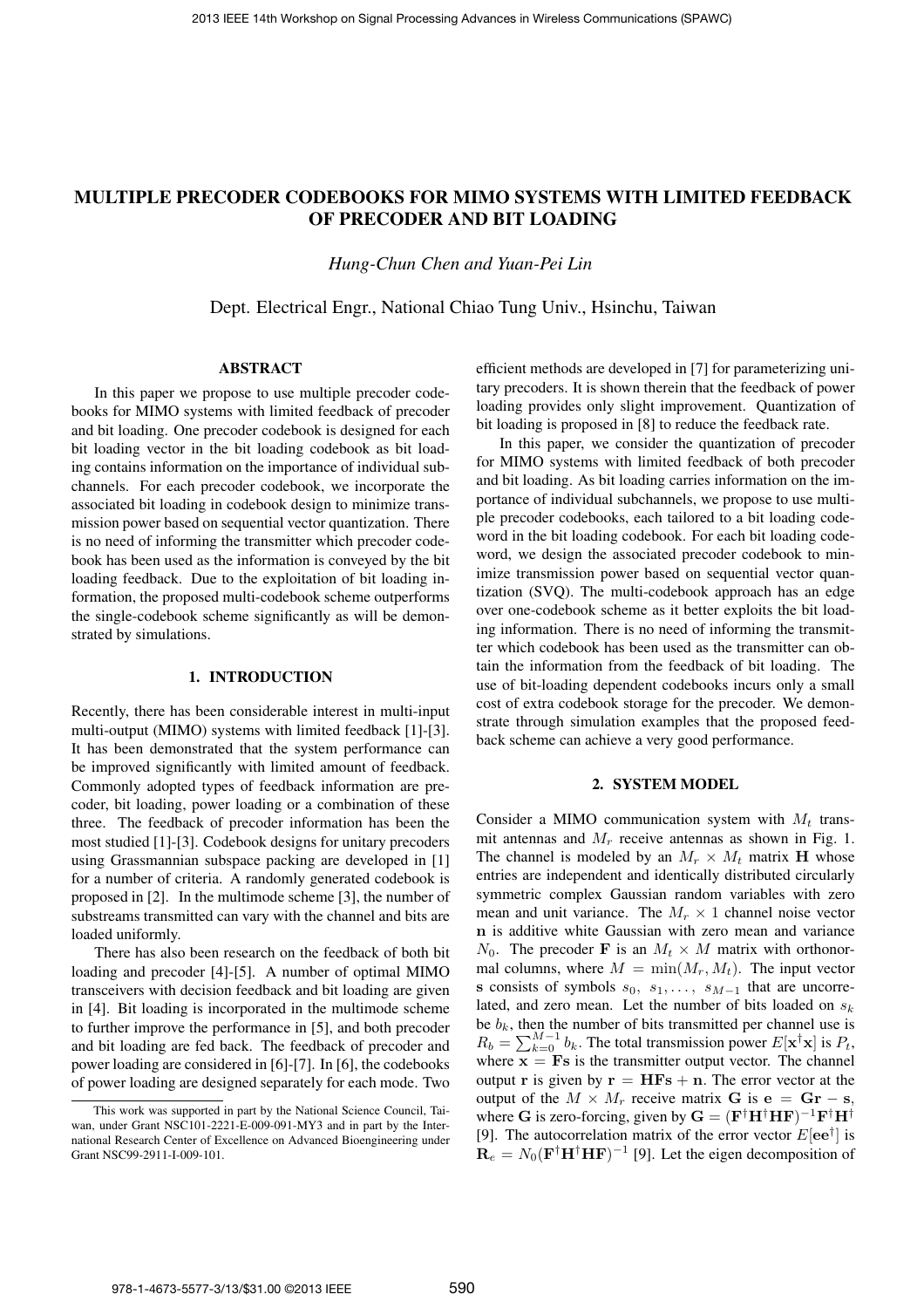

**Fig. 1.** A MIMO system with  $M_t$  transmit antennas and  $M_r$ receive antennas.

 $H^{\dagger}H$  be  $V\Lambda V^{\dagger}$  where V is an  $M_t \times M_t$  unitary matrix and  $\Lambda$  is a diagonal matrix containing the eigenvalues of  $H^{\dagger}H$  in non-increasing order, i.e.,  $\lambda_0 \geq \lambda_1 \geq \ldots \geq \lambda_{M-1}$ . For a number of design criteria, e.g. minimization of transmission power [1][4][7], the optimal unitary precoder has been found to be  $\mathbf{F} = \mathbf{V}_M$ , where  $\mathbf{V}_M$  is the  $M_t \times M$  matrix obtained by keeping the first *M* columns of V. With the above precoder, the *k*th error variance is given by

$$
\sigma_{e_k}^2 = [\mathbf{R}_e]_{kk} = N_0 \lambda_k^{-1}.
$$

As  $\{\lambda_k\}$  is in non-increasing order,  $\{\sigma_{e_k}^2\}$  is in nondecreasing order. Thus the optimal bit loading vector  $\mathbf{b} =$  $b_0$   $b_1$   $\cdots$   $b_{M-1}$  that minimizes the transmission power is in non-increasing order [4]. When only *i* substreams are transmitted, only the first *i* entries of b are nonzero. At the receiver, the bit loading vector b and precoder matrix F are chosen from their respective codebooks and the indexes are sent back to the transmitter. Suppose  $B_b$  and  $B_f$  bits are used to represent b and F, respectively. The total feedback rate is  $B = B_b + B_f$ . The bit loading codebook can be designed using the generalized Lloyd algorithm [10] as in [8]. In the next section, we show how bit loading can be incorporated in the design of precoder codebooks.

# 3. DESIGN OF MULTIPLE PRECODER **CODEBOOKS**

When both precoder and bit loading are fed back to the transmitter, we can take advantage of the bit loading information to design the feedback of precoder. To do this, we use  $2^{B_b}$ precoder codebooks, one codebook tailored to one bit loading vector. There is no need of informing the transmitter which codebook has been used due to the feedback of bit loading and each precoder codebook has  $2^{B_f}$  codewords. For the incorporation of bit loading in precoder codebook design, we find sequential vector quantization [7] particularly useful. For a given bit loading vector, we show in the following how to design the associated precoder codebook to minimize the average transmission power assuming a large feedback rate.

In SVQ [7], the ideal precoder  $V_M$  is decomposed to a set of unit-norm vectors  $\mathbf{q}_0, \dots, \mathbf{q}_{M-1}$ , where  $\mathbf{q}_j$  is  $(M_t-j) \times 1$ . Let  $\mathbf{v}_j$  be the *j*th column of  $\mathbf{V}_M$ . The vectors  $\{\mathbf{q}_j\}$  and  $\{\mathbf{v}_j\}$ 

are related in an iterative manner:  $v_0 = q_0$ , and

$$
\mathbf{W}^{\dagger}(\mathbf{q}_{j-1})\cdots\mathbf{W}^{\dagger}(\mathbf{q}_0)\mathbf{v}_j = \begin{bmatrix} \mathbf{0} \\ \mathbf{q}_j \end{bmatrix}, 1 \leq j \leq M - 1.
$$
 (1)

where  $\mathbf{W}(\mathbf{q}_j) = \begin{bmatrix} \mathbf{I}_j & \mathbf{0} \\ \mathbf{0} & \mathbf{C}\end{bmatrix}$  $\mathbf{O} \quad \mathbf{C}(\mathbf{q}_j)$ and  $\mathbf{C}(\mathbf{q}_j)$  is an  $(M_t - j) \times$  $(M_t - j)$  unitary matrix such that  $\mathbf{q}_j^{\dagger} \mathbf{C}(\mathbf{q}_j) = \begin{bmatrix} 1 & 0 & \dots & 0 \end{bmatrix}$ .

The matrix  $\mathbf{C}(\mathbf{q}_j)$  can be obtained in a deterministic approach, e.g., Gram-Schmidt process. Suppose q*<sup>j</sup>* is quantized to  $\hat{\mathbf{q}}_i$ . Let  $\hat{\mathbf{v}}_i$  be the quantized version of  $\mathbf{v}_i$  obtained from  $\hat{\mathbf{q}}_0, \hat{\mathbf{q}}_1, \cdots, \hat{\mathbf{q}}_i$  using (1).

To measure the average transmission power, note that the total transmission power for a given symbol error rate (SER) can be expressed as

$$
P_t = \Gamma \sum_{k=0}^{M-1} (2^{b_k} - 1) \sigma_{e_k}^2,
$$

where  $\Gamma = \frac{1}{3}Q^{-1}(\frac{SER}{4})^2$  and  $Q(y) = \frac{1}{\sqrt{2}}$  $\frac{1}{2\pi} \int_y^\infty e^{-t^2/2} dt$  $y \ge 0$  [4]. It is shown in [11] that  $\hat{\sigma}_{e_j}^2 \approx N_0 \lambda_j^{-1} |\mathbf{v}_j^{\dagger} \hat{\mathbf{v}}_j|^{-2}$ when  $B_f$  is large. Using this approximation, the required total transmission power for a quantized precoder is given by

$$
P_t \approx \Gamma N_0 \sum_{j=0}^{M-1} (2^{b_j} - 1) \lambda_j^{-1} |\mathbf{v}_j^{\dagger} \hat{\mathbf{v}}_j|^{-2}.
$$

Thus the transmission power averaged over the random channel is

$$
\overline{P_t} = E[P_t] \approx \Gamma N_0 \sum_{j=0}^{M-1} (2^{b_j} - 1) E[\lambda_j^{-1}] E[|\mathbf{v}_j^{\dagger} \hat{\mathbf{v}}_j|^{-2}]. \tag{2}
$$

In (2) we have used the property that the singular values and singular vectors of a matrix with independent and identically distributed Gaussian random variables are independent [12]. We show in the appendix that

$$
\mathbf{v}_j^{\dagger} \hat{\mathbf{v}}_j \approx \mathbf{q}_j^{\dagger} \hat{\mathbf{q}}_j, \text{ for } 0 \le j \le M - 1 \tag{3}
$$

when the feedback rate  $B_f$  is sufficiently large. With this approximation,  $\overline{P_t}$  becomes

$$
\overline{P_t} \approx \Gamma N_0 \sum_{j=0}^{M-1} (2^{b_j} - 1) E[\lambda_j^{-1}] E[|\mathbf{q}_j^{\dagger} \hat{\mathbf{q}}_j|^{-2}]. \tag{4}
$$

We can compute  $E[\lambda_j^{-1}]$  numerically using the probability density function of  $\lambda_j$  given in [13]. Given a bit loading vector **b** in the bit loading codebook, we allocate  $B_f$  bits among  $\{q_j\}$  to minimize  $P_t$ . Suppose  $B_f(j)$  bits are used for quantizing  $\mathbf{q}_j$ , then  $\sum_{j=0}^{M-1} B_f(j) = B_f$ . Thus we have  $2^{B_b}$  precoder codebooks and each is a concatenation of subcodebooks. (For clarity we call the codebooks for quantizing q*<sup>j</sup> subcodebooks*.) It has been shown in [14] that the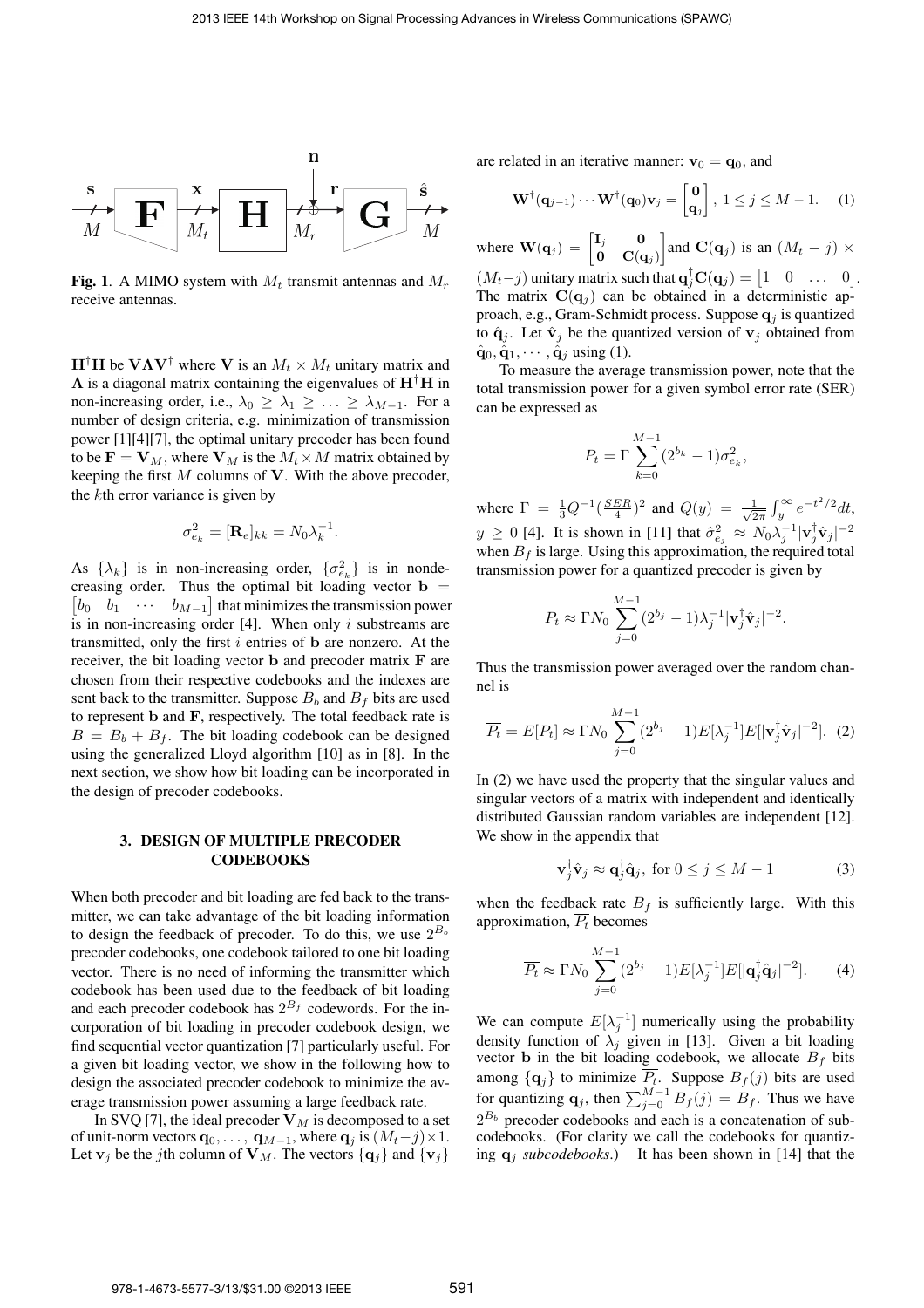probability density function of  $|q_j^{\dagger} \hat{q}_j|$  can be approximated as  $f_{|\mathbf{q}_j^{\dagger} \hat{\mathbf{q}}_j|^2}(x) \approx 2^{B_f(j)} (M_t - j - 1)(1 - x)^{M_t - j - 2} 1_{[1 - \epsilon_j, 1)}(x)$ , where  $0 < x < 1$ ,  $\epsilon_i = 2^{-B_f(j)/(M_t-j-1)}$  and  $1_{\mathcal{T}}(x)$  is the indicator function, which is equal to 1 if  $x$  in the interval  $\mathcal I$ and zero otherwise. With the pdf approximation, we can verify that the average transmission power  $\overline{P_t}$  is

$$
\overline{P_t} \approx \Gamma N_0 \sum_{j=0}^{M-1} (2^{b_j} - 1) E[\lambda_j^{-1}] \left( 2^{B_f(j)} (M_t - j - 1) \right)
$$

$$
\left[ \sum_{\ell=2}^{M_t - j - 1} \left( \frac{2^{-\frac{(M_t - j - \ell)}{M_t - j - 1} B_f(j)}}{\ell - M_t + j} \right) - \ln \left( 1 - 2^{\frac{-B_f(j)}{M_t - j - 1}} \right) \right].
$$
 (5)

The optimal rate allocation  $B_f(0), B_f(1), \ldots, B_f(M-1)$ that minimizes  $\overline{P_t}$  can be obtained by using an exhaustive search of all possible nonnegative integers  $B_f(j)$  that add up to  $B_f$ . The number of searches required is  $(M + B_f 1)!/((M-1)!B_f!)$ , which is a small number for practical values of  $B_f$  and M. Having decided the rate allocation among  $q_j$ , the subcodebook for quantizing  $q_j$  can be designed using the generalized Lloyd algorithm as in [14]. For every bit loading codeword in the bit loading codebook, we can design the corresponding precoder codebook using the above method. Although we have designed the rate allocation assuming a large feedback rate, the result is useful for practical values of  $B_f$  as we see in simulation examples.

#### 4. SIMULATIONS

In the following examples, the elements of the channel matrix H are independent complex Gaussian random variables with zero mean and unit variance,  $M_r = M_t = 4$ ,  $B_f = 5$ ,  $B_b = 3$ and the the number of feedback bits  $B = B_f + B_b$  is 8. We have used  $10<sup>5</sup>$  training channels in the design of codebooks for bit loading and precoder. The bit loading codebook is designed using the generalized Lloyd algorithm as in [8] and  $2^{B_b}$  bit-loading dependent precoder codebooks are designed using the method in Sec. 3. For BER simulations,  $10<sup>5</sup>$  channel realizations are used. The power is equally divided among all symbols carrying nonzero bits. The receiver is linear and zero-forcing.

Example 1. In Fig. 2, we compare the multi-codebook and one-codebook schemes of precoder codebook designs. We have shown the results for two different transmission rate,  $R_b = 12$  and  $R_b = 18$ . In the one-codebook case, we compute a fixed rate allocation for  $\{q_j\}$  using (5), assuming uniform bit loading. For the multi-codebook scheme, the receiver does not need to inform the transmitter the codebook used as the transmitter can obtain the information from bit loading. The gain of using multiple precoder codebooks at BER=  $10^{-4}$  is around 2.5 dB for  $R_b = 12$  and 1.9 dB for  $R_b = 18$ . The one-codebook scheme does not perform as well as the mult-codebook case because bits are allocated to *{*q*j}* in a fixed manner even if some symbols are not loaded

with bits and the codebook is designed independent of the bit loading used.



Fig. 2. Example 1. Multiple v.s. one precoder codebooks.



Fig. 3. Example 2. BER comparison for  $B = 8$  and  $R_b = 16$ .

Example 2. In this example we show the BER of the proposed method and other limited feedback systems for  $B = 8$ and  $R_b = 16$ . In [7], the precoder is quantized using SVQ and uniform bit loading is used. In the multimode (MM) precoding system [3], the constellation on all substreams are the same, but the number of substreams transmitted can vary with the channel. The modified multimode precoding in [5] improves the performance of MM in [3] by introducing additional feedback of nonuniform bit loading. In [8] the receiver feeds back only bit loading and the precoder is allocated zero feedback bit. The results are shown in Fig. 3. At BER= $10^{-4}$ , the gap between the proposed system and other systems is